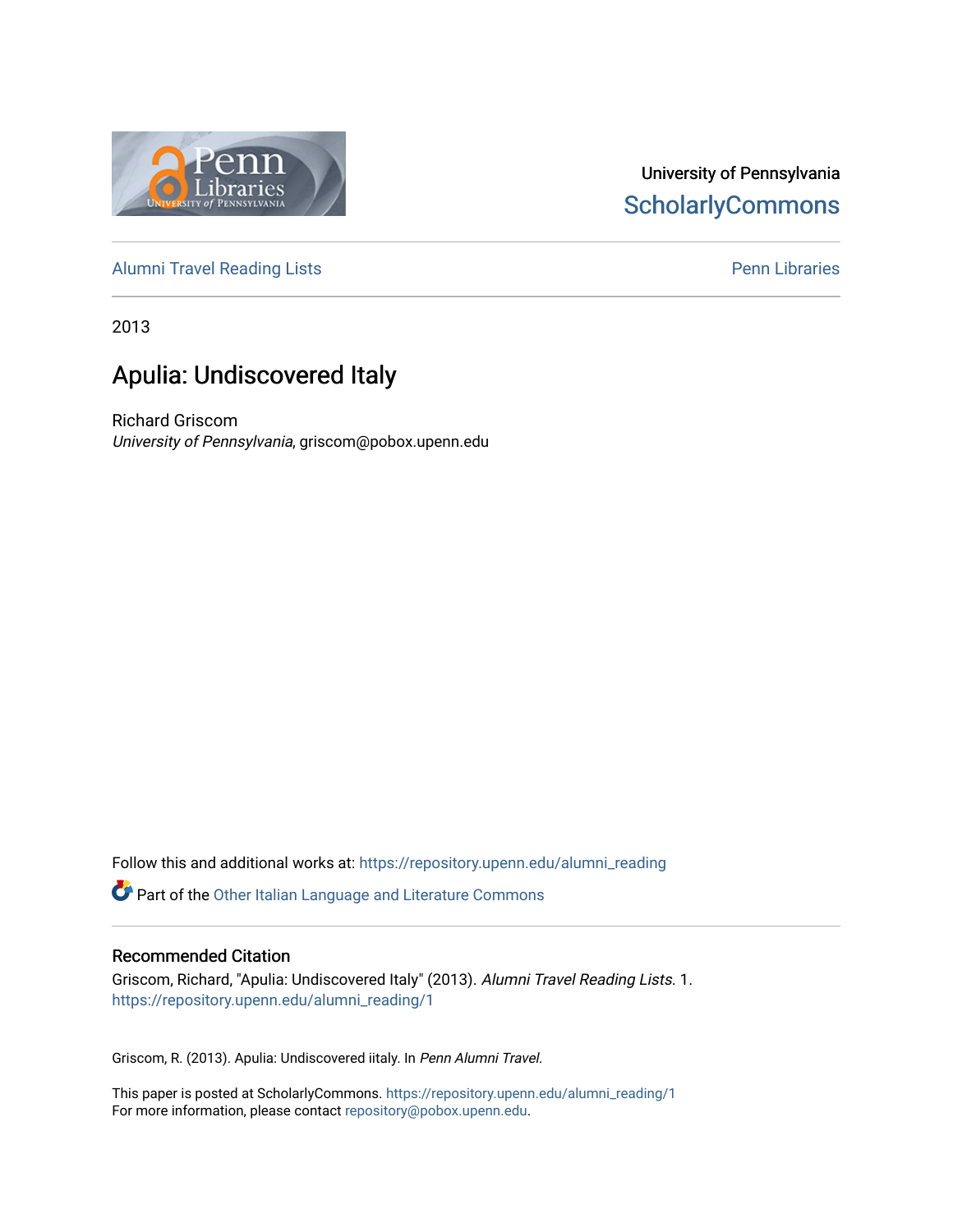## Apulia: Undiscovered Italy

#### Abstract

Suggested readings for the Penn Alumni Travel event in Apulia. See the Library Guide for this bibliography [here](http://guides.library.upenn.edu/aecontent.php?pid=507381&sid=4207307).

#### Keywords

travel, alumni, penn, apulia, italy, reading, books

#### **Disciplines**

Other Italian Language and Literature

#### Comments

Griscom, R. (2013). Apulia: Undiscovered iitaly. In Penn Alumni Travel.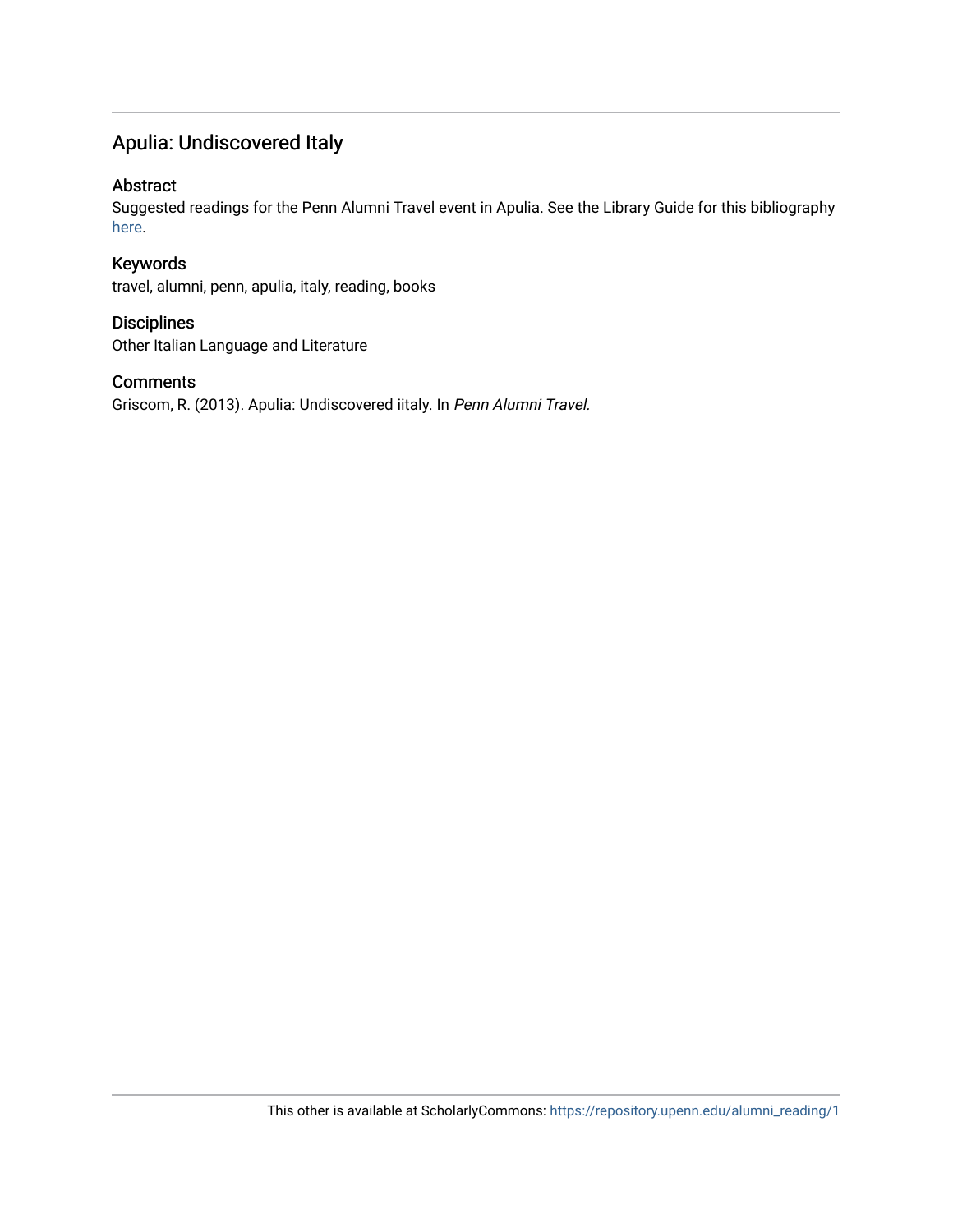

### Alumni Travel Bibliography **Apulia: Undiscovered Italy**

Prepared by Penn Library Subject Specialist:

Richard Griscom Head of Music Library Italian Language and Literature griscom@pobox.upenn.edu

### **Films and Books Related to the Trip**

*Movies Set in Apulia:* 

• *Il viaggio della sposa* (The Bride's Journey; 1997). Directed by Sergio Rubini.

Set in the 17th-century, this film includes beautiful landscape shots of Apulia, particularly the city of Conversano (southeast of Bari) with some scenes shot in the farmland of Murgia and in the countryside of Gravina in Puglia, Altamura, Bitonto, Noci, and Vieste.

• *Io non ho paura* (I'm Not Scared; 2003). Directed by Gabriele Salvatores.

An acclaimed film treatment of Niccolò Ammaniti's popular 2001 Italian novel of the same name, set in Apulia.

• *LaCapaGira* (The Head Turns; 2000). Directed by Alessandro Piva.

A film shot in Bari, with dialogue in heavy Bari dialect, requiring subtitles- -even in Italy. Includes scenes shot in the historic district of Bari.